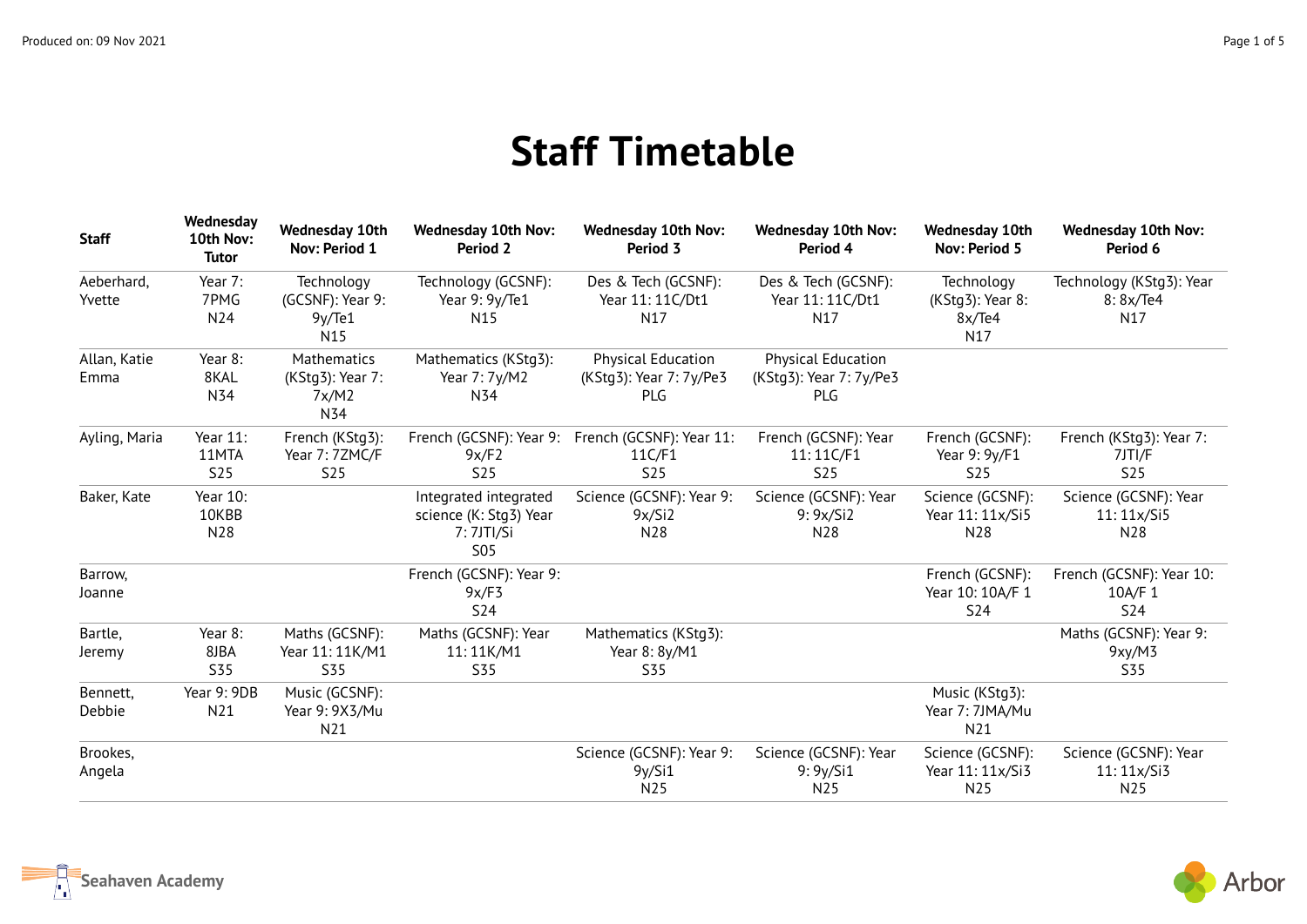| <b>Staff</b>              | Wednesday<br>10th Nov:<br><b>Tutor</b> | <b>Wednesday 10th</b><br>Nov: Period 1                         | <b>Wednesday 10th Nov:</b><br>Period 2          | <b>Wednesday 10th Nov:</b><br>Period 3                     | <b>Wednesday 10th Nov:</b><br>Period 4                                      | <b>Wednesday 10th</b><br>Nov: Period 5                         | <b>Wednesday 10th Nov:</b><br>Period 6                               |
|---------------------------|----------------------------------------|----------------------------------------------------------------|-------------------------------------------------|------------------------------------------------------------|-----------------------------------------------------------------------------|----------------------------------------------------------------|----------------------------------------------------------------------|
| Christensen,<br>Charlotte |                                        |                                                                |                                                 | Photography (GCSNF):<br>Year 11: 11C/Po1<br>N37            | Photography (GCSNF):<br>Year 11: 11C/Po1<br>N37                             | Art & Des<br>(GCSNF): Year 9:<br>9X2/Ad<br>N37                 |                                                                      |
| Christy,<br>Hannah        | Year 8:<br>8HCH<br><b>S05</b>          | Religious Studies<br>(KStg3): Year 7:<br>7PMG/Rs<br><b>S04</b> |                                                 | Religious Studies<br>(KStg3): Year 8: 8X2/Rs<br><b>S04</b> | Religious Studies<br>(KStg3): Year 8: 8Y1/Rs<br><b>S04</b>                  | Religious Studies<br>(GCSNF): Year 1:<br>10A/Rs4<br><b>S04</b> | Religious Studies<br>(GCSNF): Year 1: 10A/<br>Rs4<br><b>S04</b>      |
| Cornford,<br>Claire       | Year 11:<br>11CMU<br>N35               |                                                                |                                                 |                                                            |                                                                             |                                                                |                                                                      |
| Coventry,<br>Stephanie    | Year 10:<br><b>10SCO</b><br><b>S31</b> | Mathematics<br>(KStg3): Year 7:<br>7x/M3<br>S31                | Mathematics (KStg3):<br>Year 7: 7y/M3<br>S31    |                                                            | Mathematics (KStq3):<br>Year 8: 8x/M2<br>S31                                |                                                                | Maths (GCSNF): Year 9:<br>9xy/M1<br>S31                              |
| Davies,<br>Johnie         |                                        |                                                                |                                                 |                                                            |                                                                             | English (KStg3):<br>Year 8: 8y/E2<br><b>S05</b>                | English (KStg3): Year 8:<br>8y/E2<br><b>S05</b>                      |
| Ebulubu,<br>Dafe          | Year 8:<br>8KAL<br>N34                 | Mathematics<br>(KStg3): Year 7:<br>7x/M2<br>N34                | Mathematics (KStg3):<br>Year 7: 7y/M2<br>N34    |                                                            |                                                                             |                                                                |                                                                      |
| Fielding, Jez             | Year 11:<br>11JLF<br>E18               | Geography<br>(GCSNF): Year 9:<br>9X2/Gg<br>E18                 |                                                 | Geography (GCSNF):<br>Year 11: 11C/Gq1<br>E18              | Geography (GCSNF):<br>Year 11: 11C/Gq1<br>E18                               |                                                                |                                                                      |
| Fox, Tom                  | Year 11:<br>11TFO<br>N25               | Science (GCSNF):<br>Year 10: 10x/Si4<br>N24                    | Science (GCSNF): Year<br>10:10x/Si4<br>N24      |                                                            | Integrated integrated<br>science (K: Stg3) Year 7:<br>7JMA/Si<br><b>S05</b> | Computer S<br>(KStg3): Year 7:<br>7MMO/Cp<br>E01               | Integrated integrated<br>science (K: Stg3) Year 7:<br>7MMO/Si<br>N34 |
| Giles, Sabrina            |                                        | English (KStg3):<br>Year 8: 8x/E1<br><b>S13</b>                | English (KStg3): Year 8:<br>8x/E1<br><b>S13</b> | English (GCSNF): Year<br>10:10x/E5<br><b>S13</b>           | English (GCSNF): Year<br>10:10x/E5<br><b>S13</b>                            | English (KStg3):<br>Year 7: 7y/E3<br><b>S13</b>                | English (KStg3): Year 7:<br>7y/E3<br><b>S13</b>                      |

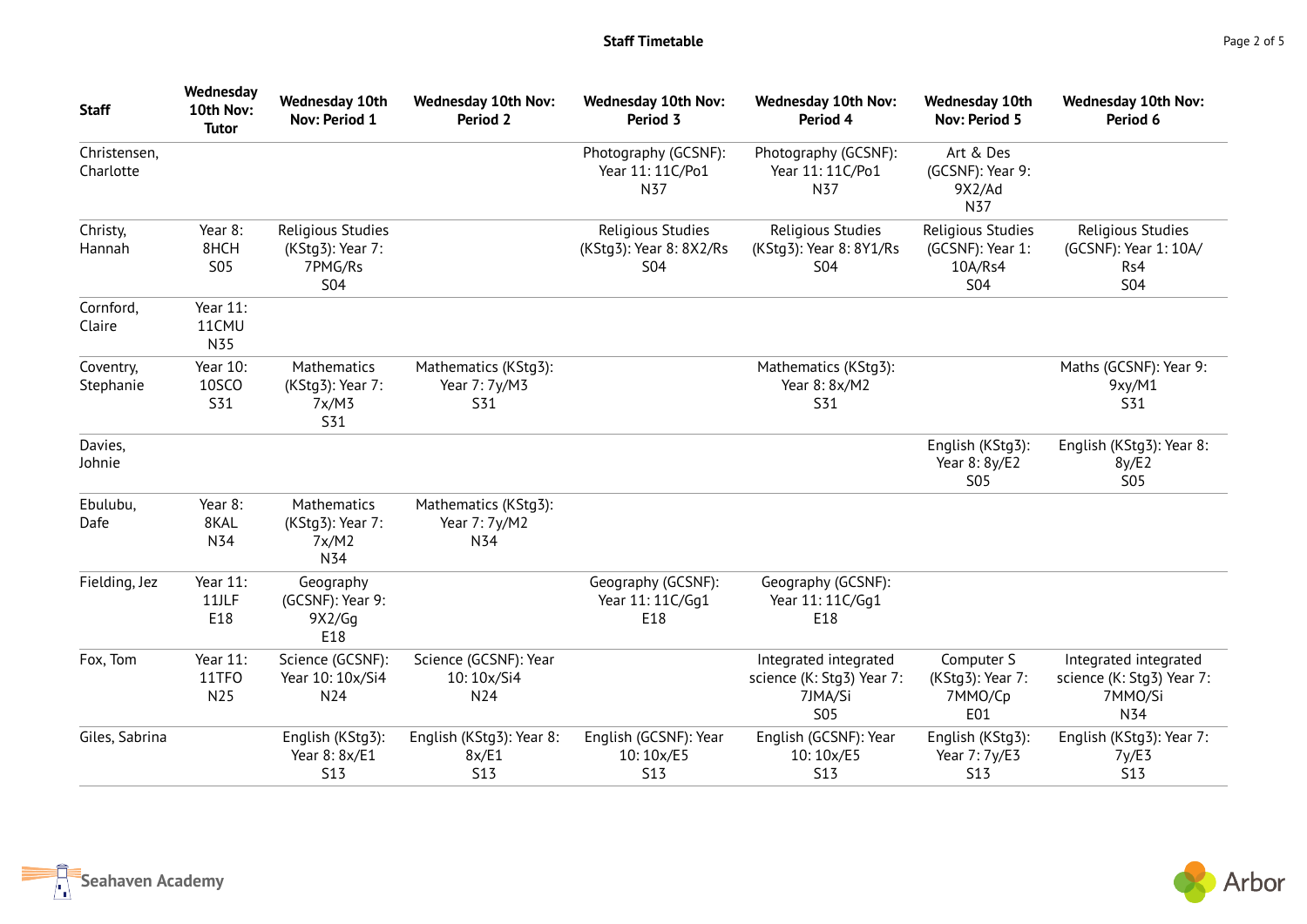| <b>Staff</b>         | Wednesday<br>10th Nov:<br><b>Tutor</b>      | <b>Wednesday 10th</b><br>Nov: Period 1                        | <b>Wednesday 10th Nov:</b><br>Period 2                             | <b>Wednesday 10th Nov:</b><br>Period 3                             | <b>Wednesday 10th Nov:</b><br>Period 4                             | <b>Wednesday 10th</b><br>Nov: Period 5                         | <b>Wednesday 10th Nov:</b><br>Period 6                                      |
|----------------------|---------------------------------------------|---------------------------------------------------------------|--------------------------------------------------------------------|--------------------------------------------------------------------|--------------------------------------------------------------------|----------------------------------------------------------------|-----------------------------------------------------------------------------|
| Godwin, Pip          | Year 7:<br>7PMG<br>N24                      | Science (GCSNF):<br>Year 10: 10x/Si1<br>N <sub>25</sub>       | Science (GCSNF): Year<br>10:10x/Si1<br>N <sub>25</sub>             | Science (GCSNF): Year 9:<br>9x/Si3<br>N24                          | Science (GCSNF): Year<br>9:9x/Si3<br>N24                           | Science (GCSNF):<br>Year 11: 11x/Si1<br>N24                    | Science (GCSNF): Year<br>11:11x/Si1<br>N <sub>24</sub>                      |
| Hafernik, Mat        |                                             | Science (GCSNF):<br>Year 10: 10x/Si3<br>N29                   | Science (GCSNF): Year<br>10:10x/Si3<br>N29                         |                                                                    |                                                                    | Science (GCSNF):<br>Year 11: 11x/Si4<br>N29                    | Science (GCSNF): Year<br>11: 11x/Si4<br>N29                                 |
| Hennig,<br>Abigail   |                                             | English (GCSNF):<br>Year 11: 11K/E1<br>S15                    | English (GCSNF): Year<br>11:11K/E1<br><b>S15</b>                   | English (GCSNF): Year<br>10:10x/E1<br><b>S15</b>                   | English (GCSNF): Year<br>10:10x/E1<br><b>S15</b>                   | English (KStg3):<br>Year 8: 8y/E3<br><b>S15</b>                | English (KStg3): Year 8:<br>8y/E3<br><b>S15</b>                             |
| Honeybourne,<br>Luke |                                             |                                                               | History (KStg3): Year 7:<br>7MMO/Hi<br>E02                         |                                                                    |                                                                    |                                                                |                                                                             |
| Hunter, Kelly        | Year 11:<br>11KAH<br><b>S15</b>             | Physical<br>Education (KStg3):<br>Year 8: 8y/Pe1<br>GYM       | <b>Physical Education</b><br>(KStg3): Year 8: 8y/Pe1<br><b>GYM</b> | <b>Physical Education</b><br>(KStg3): Year 7: 7y/Pe2<br><b>FLD</b> | <b>Physical Education</b><br>(KStg3): Year 7: 7y/Pe2<br><b>FLD</b> |                                                                |                                                                             |
| Janio, Emma          |                                             |                                                               |                                                                    |                                                                    |                                                                    | Learning S<br>(GCSNF): Year 10:<br>10A/Ls1<br><b>S27</b>       | Learning S (GCSNF): Year<br>10:10A/Ls1<br><b>S27</b>                        |
| Johnson,<br>Carole   | Year 10:<br>10CJ <sub>O</sub><br><b>S12</b> | English (KStg3):<br>Year 8: 8x/E3<br><b>S12</b>               | English (KStg3): Year 8:<br>8x/E3<br><b>S12</b>                    | English (GCSNF): Year<br>10:10x/E3<br><b>S12</b>                   | English (GCSNF): Year<br>10:10x/E3<br><b>S12</b>                   | English (KStg3):<br>Year 7: 7y/E1<br><b>S12</b>                | English (KStg3): Year 7:<br>7y/E1<br><b>S12</b>                             |
| Johnson,<br>Natalie  | Year 10:<br>10NJO<br><b>S03</b>             | Religious Studies<br>(GCSNF): Year 9:<br>9X1/Rs<br><b>S03</b> |                                                                    | Religious Studies<br>(KStg3): Year 8: 8X3/Rs<br><b>S03</b>         | Religious Studies<br>(KStg3): Year 8: 8Y2/Rs<br><b>S03</b>         | Religious Studies<br>(GCSNF): Year 1:<br>10A/Rs2<br><b>S03</b> | Religious Studies<br>(GCSNF): Year 1: 10A/<br>Rs <sub>2</sub><br><b>S03</b> |
| Kavanagh,<br>Rhi     |                                             | English (GCSNF):<br>Year 11: 11K/E2<br><b>S16</b>             | English (GCSNF): Year<br>11:11K/E2<br><b>S16</b>                   | English (GCSNF): Year<br>10:10x/E2<br><b>S16</b>                   | English (GCSNF): Year<br>10:10x/E2<br><b>S16</b>                   | English (KStg3):<br>Year 8: 8y/E1<br>S16                       | English (KStg3): Year 8:<br>8y/E1<br>S16                                    |
| Masters,<br>Jonathan | Year 7:<br>7JMA<br><b>S34</b>               | Mathematics<br>(KStg3): Year 7:<br>7x/M1<br><b>S34</b>        | Mathematics (KStg3):<br>Year 7: 7y/M1<br><b>S34</b>                |                                                                    | Mathematics (KStg3):<br>Year 8: 8x/M3<br>S31                       |                                                                | Maths (GCSNF): Year 9:<br>9xy/M2<br><b>S34</b>                              |



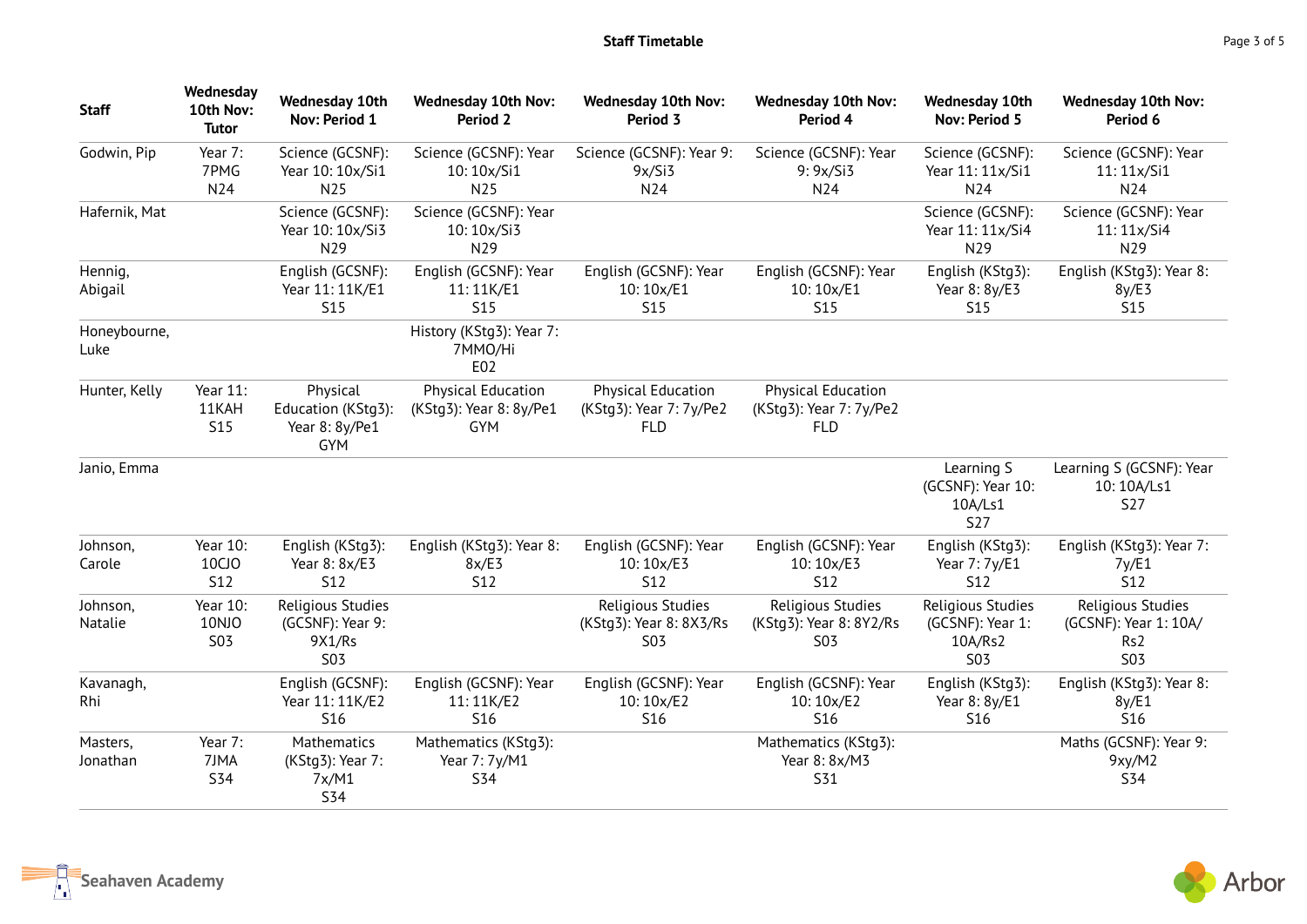| <b>Staff</b>            | Wednesday<br>10th Nov:<br><b>Tutor</b> | <b>Wednesday 10th</b><br>Nov: Period 1                         | <b>Wednesday 10th Nov:</b><br>Period 2                             | <b>Wednesday 10th Nov:</b><br>Period 3                                          | <b>Wednesday 10th Nov:</b><br>Period 4           | <b>Wednesday 10th</b><br>Nov: Period 5          | <b>Wednesday 10th Nov:</b><br>Period 6          |
|-------------------------|----------------------------------------|----------------------------------------------------------------|--------------------------------------------------------------------|---------------------------------------------------------------------------------|--------------------------------------------------|-------------------------------------------------|-------------------------------------------------|
| McCaig, Zoe             | Year 7:<br>7ZMC<br>N27                 | Science (GCSNF):<br>Year 10: 10x/Si2<br>N27                    | Science (GCSNF): Year<br>10:10x/Si2<br>N27                         | Science (GCSNF): Year 9:<br>9x/Si1<br>N27                                       | Science (GCSNF): Year<br>9: 9x/Si1<br>N27        | Science (GCSNF):<br>Year 11: 11x/Si2<br>N27     | Science (GCSNF): Year<br>11: 11x/Si2<br>N27     |
| Moore, Molly            | Year 7:<br>7MMO<br>E02                 |                                                                |                                                                    |                                                                                 | History (KStg3): Year 8:<br>8Y3/Hi<br>E02        | History (KStg3):<br>Year 7: 7JTI/Hi<br>E02      |                                                 |
| Murray,<br>Christina    | Year 11:<br>11CMU<br>N35               |                                                                |                                                                    | Art & Des (GCSNF): Year<br>11:11C/Ad1<br>N35                                    | Art & Des (GCSNF): Year<br>11:11C/Ad1<br>N35     |                                                 |                                                 |
| Nelson,<br>William      | Year 8:<br>8WNE<br>N29                 | Science (GCSNF):<br>Year 10: 10x/Si5<br>N28                    | Science (GCSNF): Year<br>10:10x/Si5<br>N28                         | Science (GCSNF): Year 9:<br>9y/Si2<br>N29                                       | Science (GCSNF): Year<br>9:9y/Si2<br>N29         |                                                 |                                                 |
| Newnham-<br>Reeve, Mark |                                        | Physical<br>Education (KStg3):<br>Year 8: 8y/Pe3<br><b>FLD</b> | <b>Physical Education</b><br>(KStg3): Year 8: 8y/Pe3<br><b>FLD</b> |                                                                                 |                                                  |                                                 |                                                 |
| Pardey,<br>Abigail      | Year 9:<br>9APA<br><b>S26</b>          | French (KStg3):<br>Year 7: 7MST/F<br>S26                       | French (GCSNF): Year 9:<br>9x/F1<br><b>S26</b>                     | French (KStg3): Year 7:<br>7MMO/F<br><b>S26</b>                                 | French (KStg3): Year 7:<br>7MMO/F<br>S26         | French (GCSNF):<br>Year 9: 9y/F2<br><b>S26</b>  | French (KStg3): Year 7:<br>7JMA/F<br><b>S26</b> |
| Passco,<br>Jordan       | Year 8:<br>8JPA<br>N15                 | Technology<br>(GCSNF): Year 9:<br>9y/Te2<br>N17                | Technology (GCSNF):<br>Year 9: 9y/Te2<br>N17                       | Art & Des (KStg3): Art &<br>Design (KStg3) Year 8:<br>8X1/Ad<br>N <sub>15</sub> |                                                  | Technology<br>(KStg3): Year 8:<br>8x/Te3<br>N15 | Technology (KStg3): Year<br>8:8x/Te3<br>N15     |
| Payne, Emma             | Year 11:<br>11TFO<br>N25               |                                                                |                                                                    |                                                                                 |                                                  |                                                 |                                                 |
| Planella,<br>Carly      | Year 9:<br>9CPK<br><b>S14</b>          | English (GCSNF):<br>Year 11: 11K/E3<br><b>S14</b>              | English (GCSNF): Year<br>11:11K/E3<br><b>S14</b>                   | English (GCSNF): Year<br>10:10x/E4<br><b>S14</b>                                | English (GCSNF): Year<br>10:10x/E4<br><b>S14</b> |                                                 |                                                 |
| Pointing,<br>Tessa      | Year 10:<br>10TP<br><b>S24</b>         |                                                                |                                                                    | Drama (GCSNF): Year 11:<br>11C/Dr1<br>DS                                        | Drama (GCSNF): Year<br>11:11C/Dr1<br><b>DS</b>   | Drama (GCSNF):<br>Year 9: 9X3/Dr<br><b>DS</b>   |                                                 |